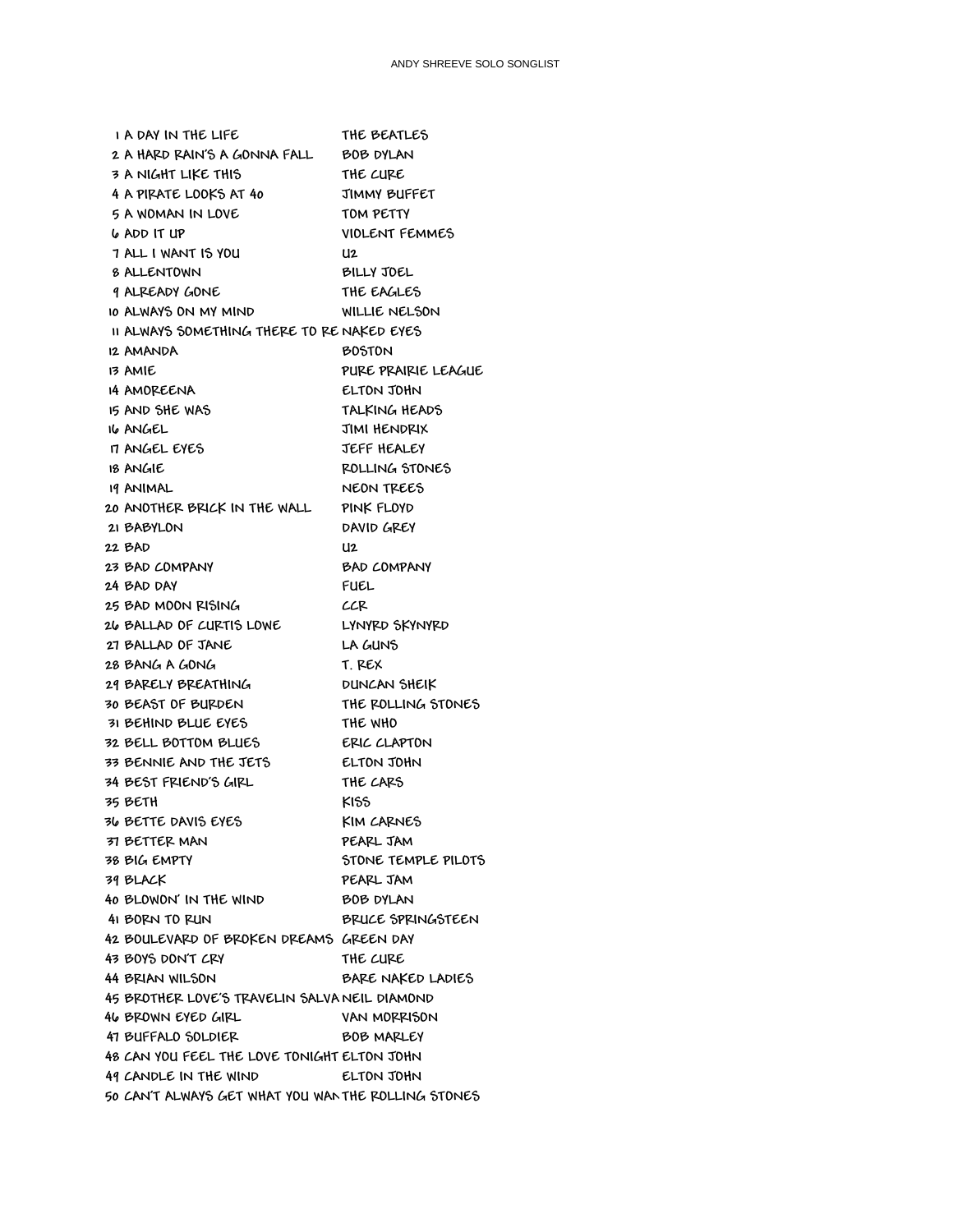| 51 CANT YOU SEE                                 | MARSHALL TUCKER      |
|-------------------------------------------------|----------------------|
| 52 CAROLINA IN MY MIND                          | JAMES TAYLOR         |
| 53 CASEY JONES                                  | GRATEFUL DEAD        |
| 54 CATS IN THE CRADLE                           | HARRY CHAPIN         |
| 55 CHANGES                                      | DAVID BOWIE          |
| 56 CHANGES IN LATTITUDES                        | JIMMY BUFFET         |
| 57 CHEAP SUNGLASSES                             | ZZ TOP               |
| 58 CLOSE TO ME                                  | THE CURE             |
| 59 COCAINE                                      | ERIC CLAPTON         |
| <b>60 COME MONDAY</b>                           | JIMMY BUFFET         |
| <b><i>LI COMFORTABLY NUMB</i></b>               | PINK FLOYD           |
| 62 COUNTRY ROAD                                 | JAMES TAYLOR         |
| 63 COVER OF A ROLLING STONE                     | DR. HOOK             |
| 64 COWARD OF THE COUNTY                         | KENNY ROGERS         |
| 65 CRACKLIN ROSIE                               | NEIL DIAMOND         |
| 66 DANCIN IN THE DARK                           | BRUCE SPRINGSTEEN    |
| <b>LO DANIEL</b>                                | ELTON JOHN           |
| 68 DANNY'S SONG                                 | LOGGINS & MESSINA    |
| 69 DARLING NIKKI                                | PRINCE               |
| 70 DAYDREAM BELIEVER                            | THE MONKEES          |
| 71 DEAD FLOWERS                                 | THE ROLLING STONES   |
| 72 DEAD OR ALIVE                                | BON JOVI             |
| 73 DESPERADO                                    | THE EAGLES           |
| 74 DO YOU REALLY WANT TO HURT ME CULTURE CLUB   |                      |
| 75 DON'T CLOSE YOUR EYES                        | Keith Whitley        |
| 76 DON'T COME AROUND HERE NO MCTOM PETTY        |                      |
| TI DON'T CRY                                    | GUNS N ROSES         |
| 78 DON'T DO ME LIKE THAT                        | TOM PETTY            |
| 79 DON'T DREAM IT'S OVER                        | CROWDED HOUSE        |
| 80 DON'T GO AWAY MAD                            | MOTLEY CRUE          |
| <b>81 DON'T STOP BELIEVIN</b>                   | JOURNEY              |
| 82 DON'T YOU FORGET ABOUT ME                    | SIMPLE MINDS         |
| 83 DOWN UNDER                                   | MEN AT WORK          |
| 84 DREAMER                                      | <b>OZZY OSBOURNE</b> |
| 85 DRIFT AWAY                                   | DOBIE GRAY           |
| 86 DROPS OF JUPITER                             | <b>TRAIN</b>         |
| 87 DUST IN THE WIND                             | KANSAS               |
| 88 D'YER MAKER                                  | LED ZEPPELIN         |
| 89 EASY                                         | LIONEL RICHIE        |
| 90 EDIE                                         | THE CULT             |
| 91 EVEN THE LOSERS                              | TOM PETTY            |
| 92 EVERY LITTLE THING SHE DOES                  | THE POLICE           |
| 93 EVERY ROSE HAS ITS THORN                     | POISON               |
| 94 EVERYBODY WANTS TO RULE THE VTEARS FOR FEARS |                      |
| 95 EVERYTHING I DO                              | BRYAN ADAMS          |
| 96 EYES WITHOUT A FACE                          | BILLY IDOL           |
| 97 FADE INTO YOU                                | MAZZY STAR           |
| 98 FAITHFULLY                                   | JOURNEY              |
| 99 FATHER FIGURE                                | GEORGE MICHAEL       |
| 100 FIRE AND RAIN                               | JAMES TAYLOR         |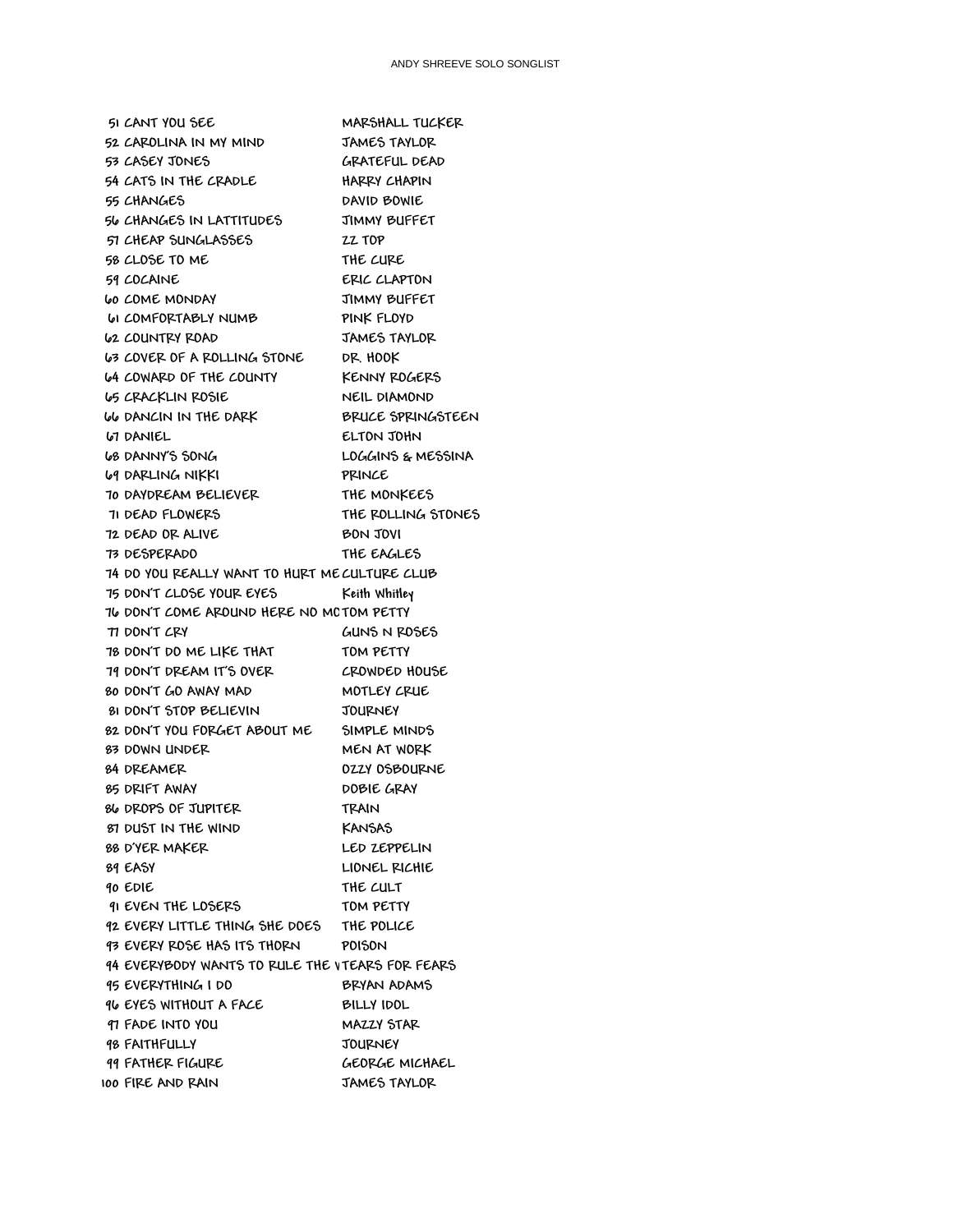| 101 FOLSOM PRISON BLUES                        | JOHNNY CASH            |
|------------------------------------------------|------------------------|
| 102 FREE FALLIN'                               | TOM PETTY              |
| 103 FRIDAY I'M IN LOVE                         | THE CURE               |
| 104 GIRL, YOU'LL BE A WOMAN SOON NEIL DIAMOND  |                        |
| 105 GOING TO CALIFORNIA                        | LED ZEPPELIN           |
| 106 GONE DADDY GONE                            | VIOLENT FEMMES         |
| 107 GOOD FEELING                               | VIOLENT FEMMES         |
| 108 HALLELUJAH                                 | LEONARD COHEN          |
| 109 HAPPY TOGETHER                             | THE TURTLES            |
| 110 HARD DAY'S NIGHT                           | THE BEATLES            |
| <b>III HARVEST MOON</b>                        | NEIL YOUNG             |
| 112 HAVE I TOLD YOU LATELY                     | <b>VAN MORRISON</b>    |
| 113 HAVE YOU EVER SEEN THE RAIN? CCR           |                        |
| 114 HE STOPPED LOVING HER TODAY GEORGE JONES   |                        |
| 115 HE WENT TO PARIS                           | JIMMY BUFFET           |
| 116 HEAD OVER HEELS                            | TEARS FOR FEARS        |
| 117 HEART OF GOLD                              | NEIL YOUNG             |
| <b>118 HEAVEN</b>                              | BRYAN ADAMS            |
| <b>119 HELPLESS</b>                            | NEIL YOUNG             |
| 120 HERE COMES MY GIRL                         | TOM PETTY              |
| 121 HEROES                                     | DAVID BOWIE            |
| 122 HEY HEY WHAT CAN I DO                      | LED ZEPPELIN           |
| 123 HEY JEALOUSY                               | GIN BLOSSOMS           |
| 124 HEY JUDE                                   | THE BEATLES            |
| 125 HOLD BACK THE RAIN                         | DURAN DURAN            |
| 126 HOME SWEET HOME                            | MOTLEY CRUE            |
| 127 HOUSE IS A ROCKIN'                         | STEVIE RAY VAUGN       |
| 128 HOW SOON IS NOW                            | THE SMITHS             |
| 129 HUNGRY HEART                               | BRUCE SPRINGSTEEN      |
| 130 HUNGRY LIKE THE WOLF                       | DURAN DURAN            |
| 131 HURT SO GOOD                               | JOHN COUGAR MELLANCAMP |
| 132 I GUESS THAT'S WHY THEY CALL IT ELTON JOHN |                        |
| 133 I KNOW IT'S OVER                           | THE SMITHS             |
| 134 I NEED TO KNOW                             | TOM PETTY              |
| 135 I RAN                                      | FLOCK OF SEAGULLS      |
| 136 I SAW HER STANDING THERE                   | THE BEATLES            |
| 137 I SHOT THE SHERIFF                         | BOB MARLEY             |
| 138 I WANNA HOLD YOUR HAND                     | THE BEATLES            |
| 139 I WON'T BACK DOWN                          | TOM PETTY              |
| 140 I WOULD FOR YOU                            | JANE'S ADDICTION       |
| 141 IF YOU LEAVE                               | 0MD                    |
| 142 I'M A BELIEVER                             | THE MONKEES            |
| 143 IMAGINE                                    | JOHN LENNON            |
| 144 IN BETWEEN DAYS                            | THE CURE               |
| 145 IN GOD'S COUNTRY                           | U2                     |
| 146 IN THE AIR TONIGHT                         | PHIL COLLINS           |
| 147 IN YOUR EYES                               | PETER GABRIEL          |
| 148 INTO THE MYSTIC                            | VAN MORRISON           |
| 149 I'VE JUST SEEN A FACE                      | THE BEATLES            |
| 150 JACK & DIANE                               | JOHN COUGAR            |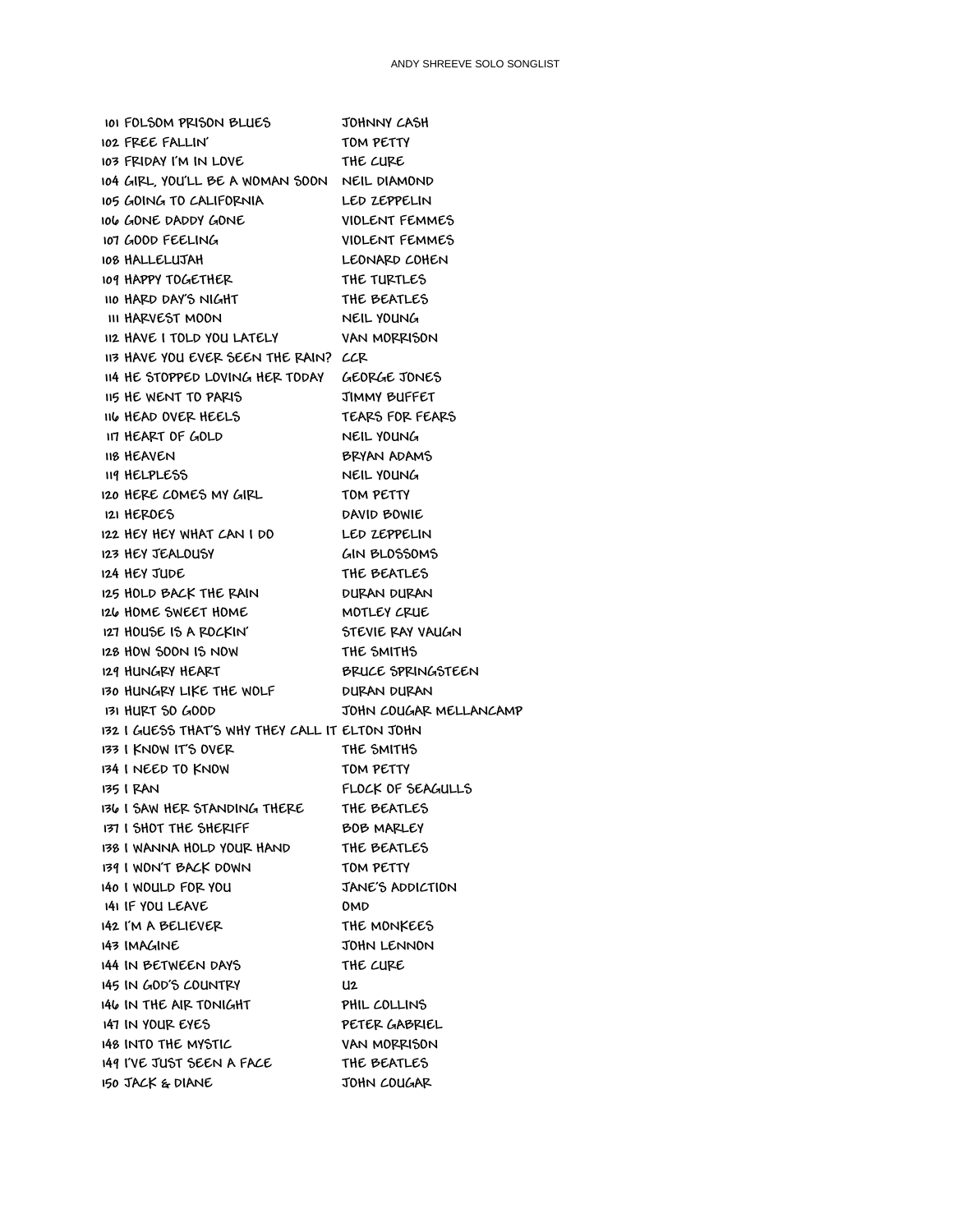| <b>151 JAMMIN</b>              | BOB MARLEY           |
|--------------------------------|----------------------|
| 152                            |                      |
| 153 JANE SAYS                  | JANE'S ADDICTI       |
| 154 JUMPIN' JACK FLASH         | THE ROLLING S        |
| 155 JUST LIKE HEAVEN           | THE CURE             |
| 156 JUST THE WAY YOU ARE       | BILLY JOEL           |
| 157 KARMA CHAMELEON            | CULTURE CLUB         |
| <b>158 KING OF PAIN</b>        | THE POLICE           |
| <b>159 KISS OFF</b>            | THE VIOLENT FE       |
| 160 KNOCKIN' ON HEAVEN'S DOOR  | BOB DYLAN            |
| <b>IGI LANDSLIDE</b>           | FLEETWOOD MA         |
| 162 LEARNING TO FLY            | TOM PETTY            |
| 163 LET IT BE                  | THE BEATLES          |
| 164 LET'S GET IT ON            | MARVIN GAYE          |
| <b>IGS LET'S STAY TOGETHER</b> | AL GREEN             |
| 166 LEVON                      | ELTON JOHN           |
| IGT LIGHT MY FIRE              | THE DOORS            |
| 168 LIKE A HURRICANE           | NEIL YOUNG           |
| 169 LIKE A ROLLING STONE       | BOB DYLAN            |
| 170 LISTEN TO HER HEART        | TOM PETTY            |
| ITI LITTLE RED CORVETTE        | PRINCE               |
| 172 LITTLE WING                | JIMI HENDRIX         |
| 173 LODI                       | CCR                  |
| 174 LOLA                       | THE KINKS            |
| 175 LONG HAIRED COUNTRY BOY    | <b>HANK WILLIAMS</b> |
| 176 LOOK OUT FOR MY LOVE       | NEIL YOUNG           |
| ITI LOOKING OUT MY BACK DOOR   | CCR                  |
| 178 LOVE HER MADLY             | THE DOORS            |
| 179 LOVE RESCUE ME             | U2                   |
| 180 LOVE SONG                  | THE CURE             |
| <b>181 LYIN' EYES</b>          | THE EAGLES           |
| 182 MAD WORLD                  | TEARS FOR FEA        |
| 183 MAGGIE MAY                 | ROD STEWART          |
| 184 MAN OF CONSTANT SORROW     | SOGGY BOTTOM         |
| 185 MARGARITAVILLE             | JIMMY BUFFET         |
| 186 MARY JANE'S LAST DANCE     | TOM PETTY            |
| 187 MELISSA                    | ALLMAN BROTH         |
| 188 MELT WITH YOU              | MODERN ENGLI         |
| 189 MIDNIGHT RIDER             | ALLMAN BROTH         |
| 190 MISSING YOU                | JOHN WAITE           |
| 191 MY LIFE                    | BILLY JOEL           |
| 192 MY MY HEY HEY              | NEIL YOUNG           |
| 193 MYSTIFY                    | INXS                 |
| 194 NEEDLE AND THE DAMAGE      | NEIL YOUNG           |
| 195 NEVER BEEN TO SPAIN        | THREE DOG NIG        |
| 196 NEVER TEAR US APART        | INXS                 |
| 197 NEW YORK STATE OF MIND     | BILLY JOEL           |
| 198 NO ONE IS TO BLAME         | HOWARD JONES         |
| 199 ND WOMAN NO CRY            | BOB MARLEY           |
| 200 NOVERMBER RAIN             | GUNS N ROSES         |

 **JANE SAYS JANE'S ADDICTION JUMPIN' JACK FLASH THE ROLLING STONES KARMA CHAMELEON CULTURE CLUB KISS OFF THE VIOLENT FEMMES LANDSLIDE FLEETWOOD MAC LET IT BE THE BEATLES LET'S GET IT ON MARVIN GAYE**  $I$ **NDRIX LONG HAIRED COUNTRY BOY HANK WILLIAMS SR**  $FOR$  FEARS **MAGGIE MAY ROD STEWART MAN OF CONSTANT SORROW SOGGY BOTTOM BOYS**  $B$ **UFFET MELISSA ALLMAN BROTHERS MELT WITH YOU MODERN ENGLISH MIDNIGHT RIDER ALLMAN BROTHERS NEVER BEEN TO SPAIN THREE DOG NIGHT NO ONE IS TO BLAME HOWARD JONES**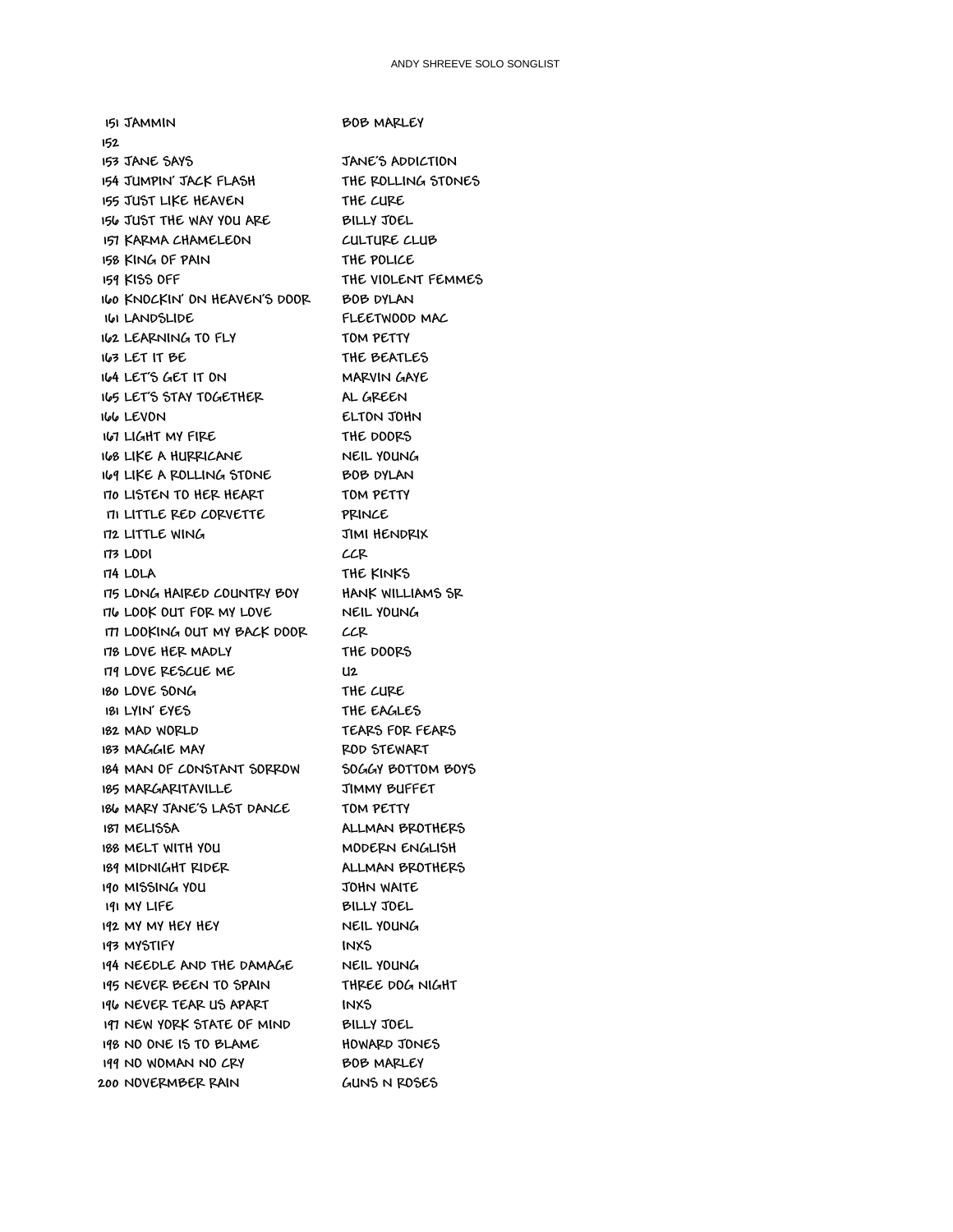**OLD APARTMENT BARE NAKED LADIES OLD MAN NEIL YOUNG OLD TIME ROCK N ROLL BOB SEAGER ONE U2 ONE HEADLIGHT THE WALLFLOWERS OPEN ARMS JOURNEY OPERATOR JIM CROCE OVERKILL MEN AT WORK PATIENCE GUNS N ROSES PEACEFUL EASY FEELING THE EAGLES PENCIL THIN MUSTACHE JIMMY BUFFET PENNY LOVER LIONEL RICHIE PEOPLE ARE PEOPLE DEPECHE MODE PEOPLE ARE STRANGE THE DOORS PICTURES OF YOU THE CURE PINK HOUSES JOHN COUGAR PLEASE DON'T GO VIOLENT FEMMES PLEASE FORGIVE ME DAVID GREY POCAHONTAS NEIL YOUNG PRETTY WOMAN ROY ORBISON PSYCHO KILLER TALKING HEADS PURPLE RAIN PRINCE RAMBLE ON LED ZEPPELIN RASBERRY BERET PRINCE READY FOR LOVE BAD COMPANY REBEL REBEL DAVID BOWIE REDEMPTION SONG BOB MARLEY REFUGEE TOM PETTY RICH GIRL HALL & OATES RIO DURAN DURAN ROCKET MAN ELTON JOHN RUBY TUESDAY ROLLING STONES RUN TO YOU BRYAN ADAMS RUNAWAY TRAIN SOUL ASYLUM RUNNING TO STAND STILL U2 SAFETY DANCE MEN WITHOUT HATS SAIL ON LIONEL RICHIE SARA SMILE HALL & OATES SATURDAY NIGHT'S ALRIGHT ELTON JOHN SAVE A PRAYER DURAN DURAN SAY GOODBYE TO HOLLYWOOD BILLY JOEL SEA OF LOVE THE HONEYDRIPPERS SEND HER MY LOVE JOURNEY SHE TALKS TO ANGELS THE BLACK CROWES SHE'S GOT A WAY BILLY JOEL SHIP OF FOOLS ROBERT PLANT SHOOTING STAR BAD COMPANY SISTER CHRISTIAN NIGHT RANGER SISTER GOLDEN HAIR AMERICA SITTING ON THE DOCK OF THE BAYOTIS REDDING**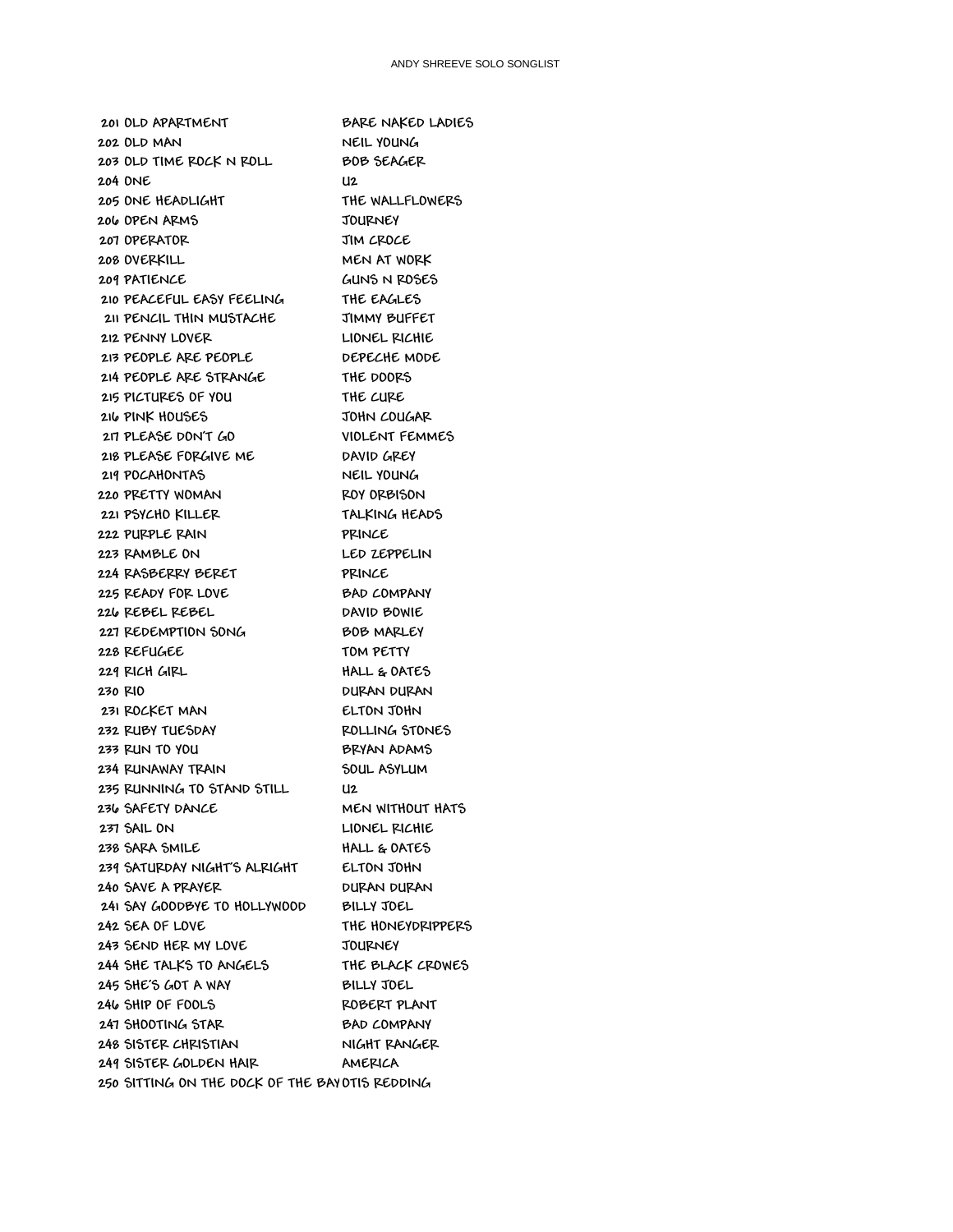|     | 251 SON OF A SAILOR                           | JIMMY BUFFET         |
|-----|-----------------------------------------------|----------------------|
|     | 252 SORROW                                    | DAVID BOWIE          |
|     | 253 SOUTHERN CROSS                            | CROSBY, STILL & NASH |
|     | 254 SPACE ODDITY                              | DAVID BOWIE          |
|     | 255 STILL HAVEN'T FOUND WHAT I'M LI U2        |                      |
|     | 256 STIR IT UP                                | BOB MARLEY           |
|     | 257 STUCK IN THE MIDDLE                       | STEELER'S WHEEL      |
|     | 258 STUCK ON YOU                              | LIONEL RICHIE        |
|     | 259 SUMMERTIME ROLLS                          | JANE'S ADDICTION     |
|     | 260 SUNDAY BLOODY SUNDAY                      | U2                   |
|     | 261 SURRENDER                                 | CHEAP TRICK          |
|     | 262 SWEET CAROLINE                            | NEIL DIAMOND         |
|     | 263 SYMPATHY FOR THE DEVIL                    | ROLLING STONES       |
|     | 264 TAINTED LOVE                              | SOFT CELL            |
|     | 265 TAKE IT EASY                              | THE EAGLES           |
|     | 266 TAKE IT TO THE LIMIT                      | THE EAGLES           |
|     | 267 TEQUILA SUNRISE                           | THE EAGLES           |
|     | 268 THANK YOU                                 | LED ZEPPELIN         |
|     | 269 THE BEAUTIFUL ONES                        | PRINCE               |
|     | 270 THE CHAUFFER                              | DURAN DURAN          |
|     | 271 THE DANCE                                 | GARTH BROOKS         |
|     | 272 THE END                                   | THE DOORS            |
|     | 273 THE QUEEN IS DEAD                         | THE SMITHS           |
|     | 274 THE WAITING                               | TOM PETTY            |
|     | 275 THE WAY                                   | FASTBALL             |
|     | 276 SHE'S A BEAUTY                            | THE TUBES            |
|     | 277 THE WEIGHT                                | THE BAND             |
|     | 278 THERE IS A LIGHT                          | THE SMITHS           |
| 279 |                                               |                      |
|     | 280 THREE TIMES A LADY                        | THE COMMODORES       |
|     | 281 TIME AFTER TIME                           | CYNDI LAUPER         |
|     | 282 TINY DANCER                               | ELTON JOHN           |
|     | 283 TOUCH ME                                  | THE DOORS            |
|     | 284 TRAIN IN VAIN                             | THE CLASH            |
|     | 285 TRIP THROUGH YOUR WIRES                   | U2                   |
|     | 286 TUESDAY'S GONE                            | LYNYRD SKYNYRD       |
|     | 287 TUPELO HONEY                              | VAN MORRISON         |
|     | 288 TURN THE PAGE                             | BOB SEAGER           |
|     | 289 TWO OUT OF THREE AIN'T BAD                | MEATLOAF             |
|     | 290 UNDER THE MILKY WAY                       | THE CHURCH           |
|     | 291 UNFORGETTABLE FIRE                        | U <sub>2</sub>       |
|     | 292 USE ME                                    | BILL WITHERS         |
|     | 293 USED TO LOVE HER                          | GUNS N ROSES         |
|     | 294 VENTURA HIGHWAY                           | AMERICA              |
|     | 295 VENTURA HIGHWAY                           | AMERICA              |
|     | 296 VOLCANO                                   | JIMMY BUFFET         |
|     | 297 WAITING FOR THE SUN                       | THE DOORS            |
|     | 298 WAITING ON A FRIEND                       | ROLLING STONES       |
|     | 299 WHAT I AM                                 | EDIE BRICKELL        |
|     | 300 WHAT IS AND WHAT SHOULD NEVEILED ZEPPELIN |                      |